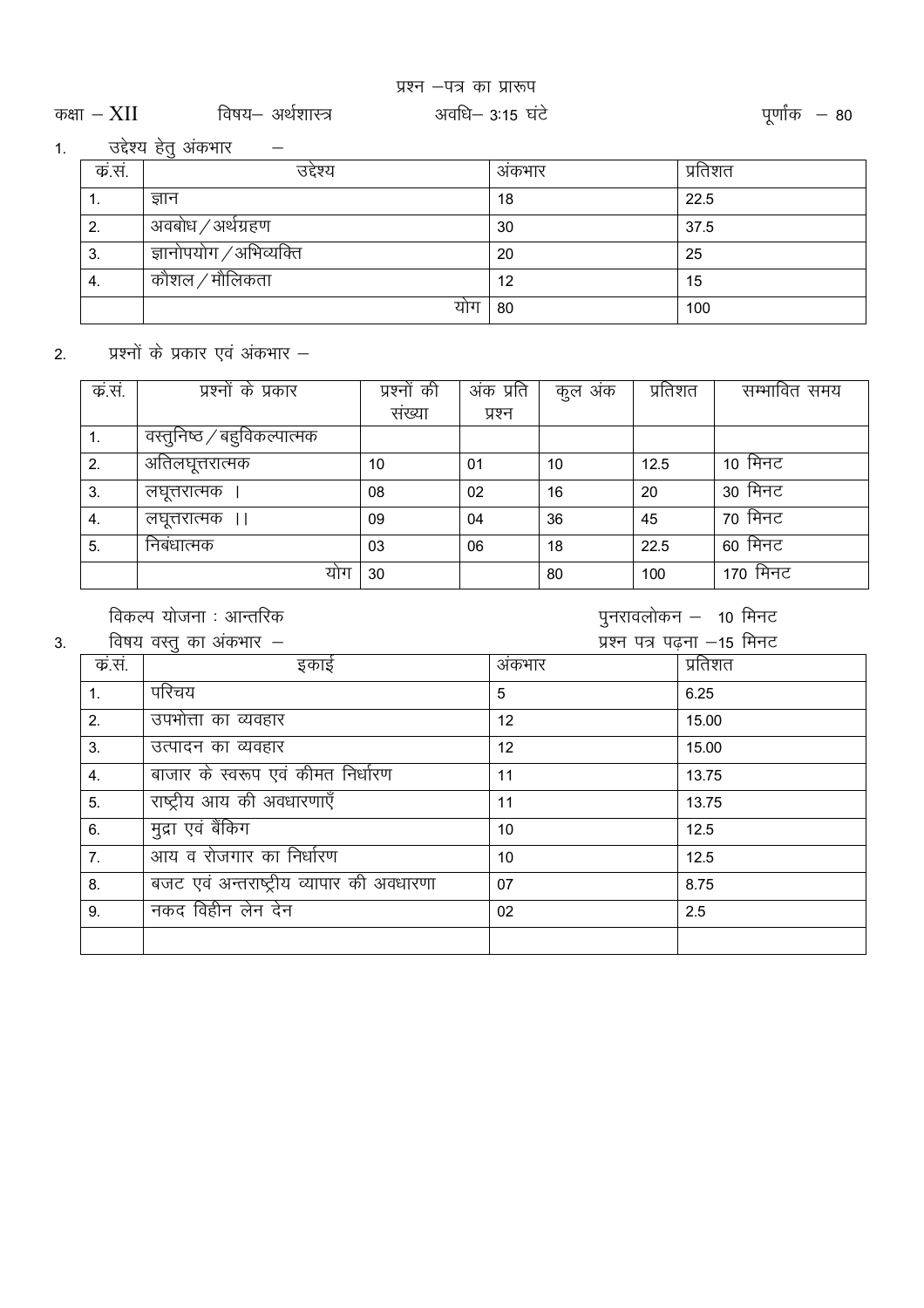|        | विषय: - अर्थशास्त्र                         | $\frac{1}{2}$             |                     |                 |                       |                    |            |                  |               |        |      |                            |    |     |      | पूर्णाक $-80$   |                    |                                          |
|--------|---------------------------------------------|---------------------------|---------------------|-----------------|-----------------------|--------------------|------------|------------------|---------------|--------|------|----------------------------|----|-----|------|-----------------|--------------------|------------------------------------------|
| क्रमं. | उद्देश्य इकाई/उप इकाई                       |                           |                     | जान्            |                       |                    |            | अवबोध            |               |        |      | ज्ञानोपर्याणे / अभिव्यक्ति |    |     |      | कौशल/मौलिकता    |                    | 传                                        |
|        |                                             | क्ष                       |                     | हूं             | निब                   | क्ष<br>तक्ष        |            | हाँ              | हि            | l<br>徐 |      | हें<br>ह                   | हि | अति | हाँ  |                 | निब                |                                          |
|        |                                             | हृ                        | SA1                 | SA <sub>2</sub> |                       |                    | <b>SA1</b> | SA <sub>2</sub>  |               | ह्य    |      | SA1 SA2                    |    | हूँ | SA1  | SA <sub>2</sub> |                    |                                          |
|        | परिचय                                       | 2(2)                      |                     |                 |                       | $\frac{1}{1(1)}$   | 2(1)       |                  |               |        |      |                            |    |     |      |                 |                    | 05(4)                                    |
| N      | उपभांता का व्यवहार                          |                           |                     |                 | $2(1)$ <sup>*</sup> + |                    |            | $\frac{1}{2}$    | $\frac{+}{2}$ |        |      |                            |    |     | 2(1) | $\frac{1}{2}$   | $2(-)$ +           | 12(3)                                    |
| ო      | उत्पादन का व्यवहार                          |                           |                     |                 |                       | 2(2)               |            |                  | $+4(1)+$      |        |      | 4(1)                       |    |     |      |                 | $\frac{1}{2(-)+1}$ | 12(4)                                    |
| 4      | बाजार के स्वरूप एवं कीमत निर्धारण           | $\widetilde{\mathcal{L}}$ | $\widehat{z}^{(1)}$ |                 |                       |                    |            | $\frac{1}{2}$    |               |        |      | 4(1)                       |    |     |      | $\frac{+}{2}$   |                    | $\frac{1}{\sqrt{16}}\frac{1}{\sqrt{16}}$ |
| ıo,    | राष्ट्रीय आय की अवधारणाएँ                   | 2(2)                      | 2(1)                | 4(1)            |                       | $\widetilde{1(1)}$ |            |                  |               |        | 2(1) |                            |    |     |      |                 |                    |                                          |
| စ      | मुद्रा एवं बैंकिंग                          |                           |                     |                 |                       |                    |            | $\frac{1}{4(1)}$ | $6(1)*$       |        |      |                            |    |     |      |                 |                    |                                          |
|        | आय व रोजगार का निर्धारण                     |                           |                     |                 |                       |                    |            | $2 + (1)$        |               |        | 2(1) | 4(1)                       |    |     |      | $\frac{+}{2}$   |                    | 10(3)                                    |
| စ      | बजट एवं अन्तराष्ट्रीय व्यापार की<br>अवधारणा | $\widetilde{\mathcal{L}}$ |                     |                 |                       |                    | 2(1)       |                  |               |        |      | (1)                        |    |     |      |                 |                    | $\frac{1}{07(3)}$                        |
| တ      | नकद विहीन लेन देन                           |                           | 2(1)                |                 |                       |                    |            |                  |               |        |      |                            |    |     |      |                 |                    | 2(1)                                     |

मॉडल प्रश्न पत्र ब्ल्यू प्रिन्ट

信

नोट :-- कोष्ठक में बाहर की संख्या अंको की तथा भीतर प्रश्नों के लिए है।

संकेत :- + बहु उद्देश्यीय प्रश्न

विकल्पों की योजना :-- \* विकल्प

हस्ताक्षर

 $\frac{2(1)}{80(30)}$ 

 $\overline{4(-)}$ 

 $\overline{6}$ 

 $2(1)$ 

 $16(4)$  $20(6)$ 

 $\sqrt{4(2)}$ 

 $12(2)$ 

 $\frac{10(4)}{30(12)}$ 

 $\overline{4(2)}$ 

 $\overline{4(4)}$ 

 $2(1)$ 

 $\frac{1}{18(1)}$ 

<u>कु</u>ल योग <mark>6(6)</mark><br>कुल योग

 $\frac{2(1)}{6(3)}$ 

 $\ddot{\bullet}$ 

 $12(1)$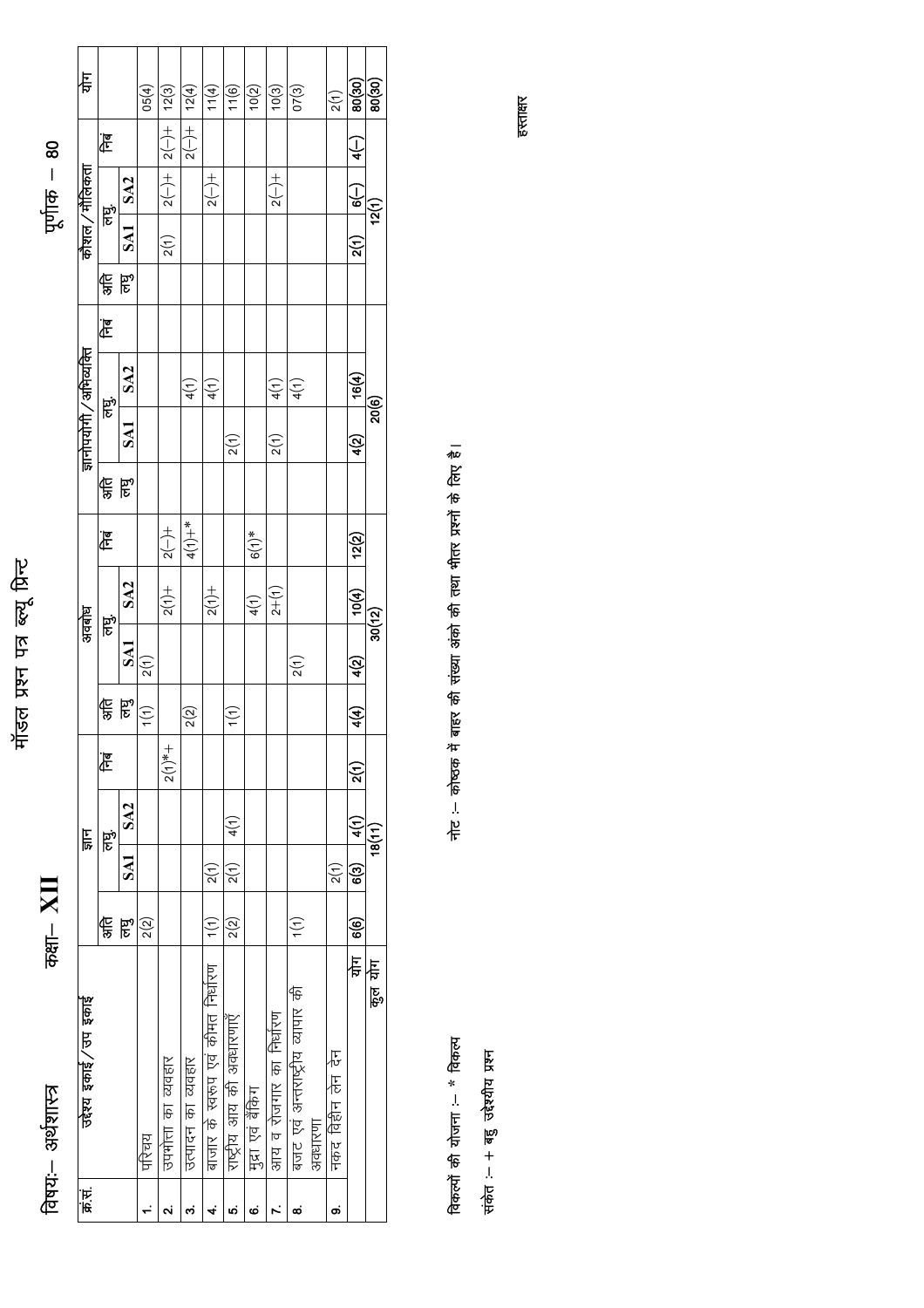#### नमुना प्रश्न पत्र

#### उच्च माध्यमिक परीक्षा, 2018

#### **SENIOR SECONDARY EXAMINATION, 2018**

#### अर्थशास्त्र

#### **ECONOMICS**

#### समय :  $3:15$  धण्टे

### पूर्णांक $: 80$

परीक्षार्थियों के लिए सामान्य निर्देश :-

GENERAL INSTRAUCTIONS TO THE EXAMINEES

1. परीक्षार्थी सर्वप्रथम अपने प्रश्न पत्र पर नामांक अनिवार्यतः लिखें।

Candidate must write frist hid/ her Roll on the question paper compulsory.

2.सभी प्रश्न अनिवार्य हैं।

7-

All the questions are compulsory.

3. प्रत्येक प्रश्न का उत्तर दी गई उत्तर पुस्तिका में ही लिखें।

Write the answer to each question in the given answer sheet only.

4. जिन प्रश्नों में आन्तरिक खण्ड हैं, उन सभी के उत्तर एक साथ ही लिखें।

For question having more than one part, the answers to those parts are to be written togeather in continuity.

5. प्रश्न का उत्तर लिखने से पूर्व प्रश्न का क्रमांक अवश्य लिखें।

Write down the serial number of the question before attempting it.

6. प्रश्न पत्र के हिन्दी व अंग्रेजी रूपान्तर में किसी प्रकार की त्रूटि /अन्तर / विरोधाभास होने पर हिन्दी भाषा के प्रश्न को ही सही मानें।

If there is any error/difference/contradiction in Hindi & English versions of the question paper, the question of Hindi versions should be treated valid.

| प्रश्न संख्या | अक प्रति प्रश्न | उत्तर की शब्द सीमा |
|---------------|-----------------|--------------------|
| $1 - 10$      |                 | $10-20$ Words      |
| $11 - 18$     |                 | $20 - 30$ Words    |
| $19 - 27$     |                 | $50 - 60$ Words    |
| 28,29,30      |                 | $200 - 250$ Words  |

| Que. no.  | Marks per Que. | Word Limit of ans. |
|-----------|----------------|--------------------|
| $1 - 10$  |                | $10 - 20$ Words    |
| $11 - 18$ |                | $20 - 30$ Words    |
| $19 - 27$ |                | $50 - 60$ Words    |
| 28,29,30  |                | $200 - 250$ Words  |

8. प्रश्न संख्या 28.29 तथा 30 में आन्तरिक विकल्प हैं।

There are internal choices in Q. No. 28,29 and Q.No 30.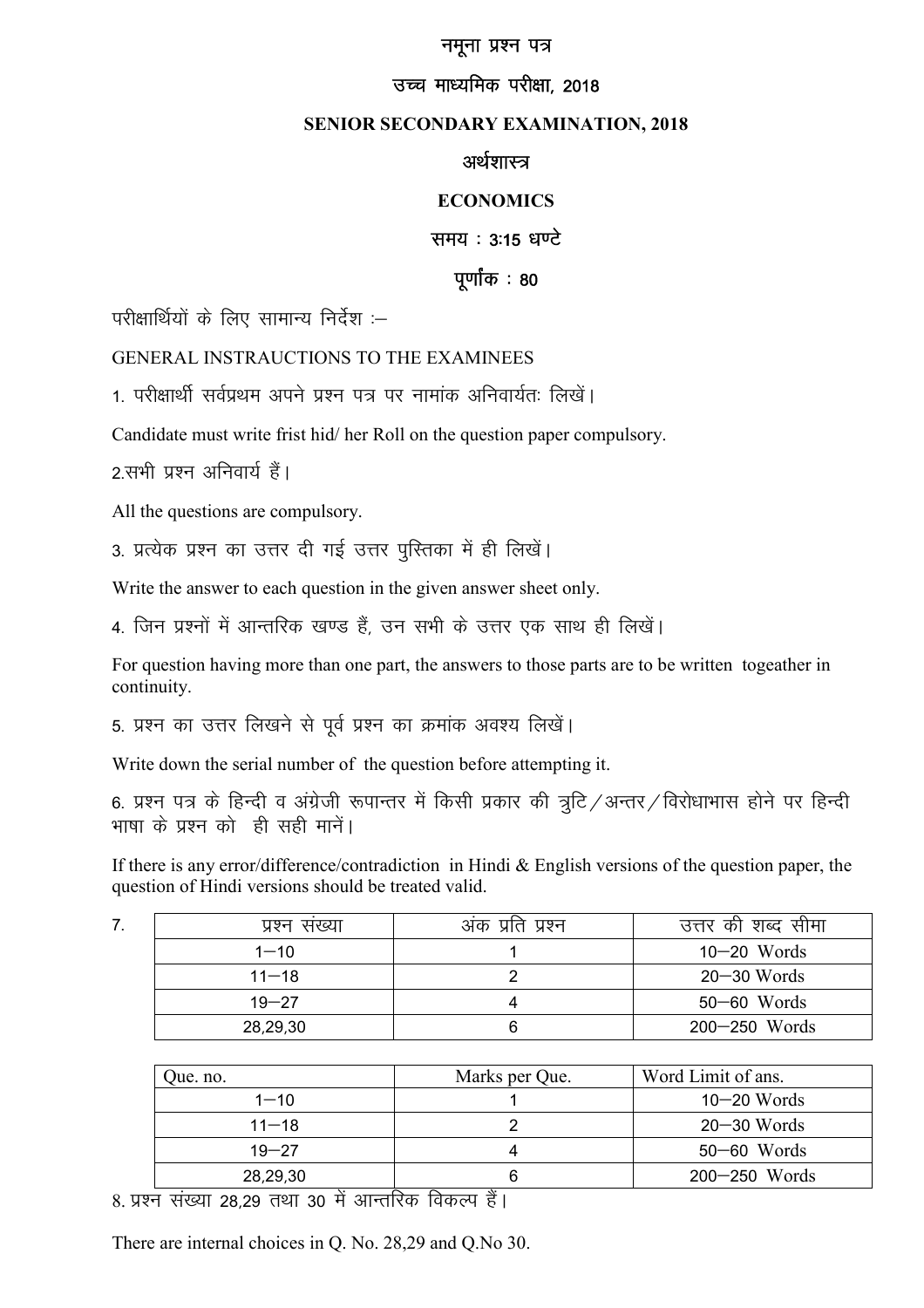## Section- A

| 1. अर्थशास्त्र का जनक किसे माना जाता है ?                              |            |
|------------------------------------------------------------------------|------------|
| Who is the Father of Economics?                                        | 01         |
| 2. 'व्यष्टि' एवं 'समष्टि' शब्दों का प्रयोग सर्वप्रथम कब किया गया ?     |            |
| When were the words 'Micro' and 'Macro' first used?                    | 01         |
| 3. अवसर लागत से आप क्या समझते हैं ?                                    |            |
| What do you understand by opportunity cost?                            | 01         |
| 4. अल्पकाल से क्या आशय है ?                                            |            |
| What is meant by shortrun?                                             | 01         |
| 5. पूंजी प्रधान तकनीक क्या है ?                                        |            |
| What is the capital intensive technique?                               | 01         |
| 6. बाजार की परिभाषा लिखिए।                                             |            |
| Write the definition of market.                                        | 01         |
| 7. भारत में राष्ट्रीय आय के अनुमान कौन सा संगठन प्रकाशित करता है ?     |            |
| Which organization publishes the Nationals Income estimation in India? | 01         |
| 8. सरल आय के चक्राकार प्रवाह मॉडल के एक क्षेत्र का नाम लिखिए।          |            |
| Write the name of one sector of circular flow of income model.         | 01         |
| 9. मध्यवर्ती वस्तु का कोई एक उदाहरण लिखिए।                             |            |
| Write one example of an intermediate good.                             | 01         |
| 10. राजस्व घाटे का सूत्र लिखिए।                                        |            |
| Write the formula of revenue deficit.                                  | 01         |
| खण्ड (ब)                                                               |            |
| Section-B                                                              |            |
| 11. 'व्यष्टि' एवं 'समष्टि' अर्थशास्त्र में कोई दो अन्तर बताईये।        |            |
| Mention any two differences between 'Micro and 'Macro' Economics.      | $1+1 = 02$ |
| 12. तटस्थता मानचित्र बनाईये ?                                          |            |
| Draw an indifference map.                                              | 02         |
| 13. पूर्ण प्रतियोगिता बाजार को परिभाषित कीजिए।                         |            |
| Define the perfect competition matket.                                 | 02         |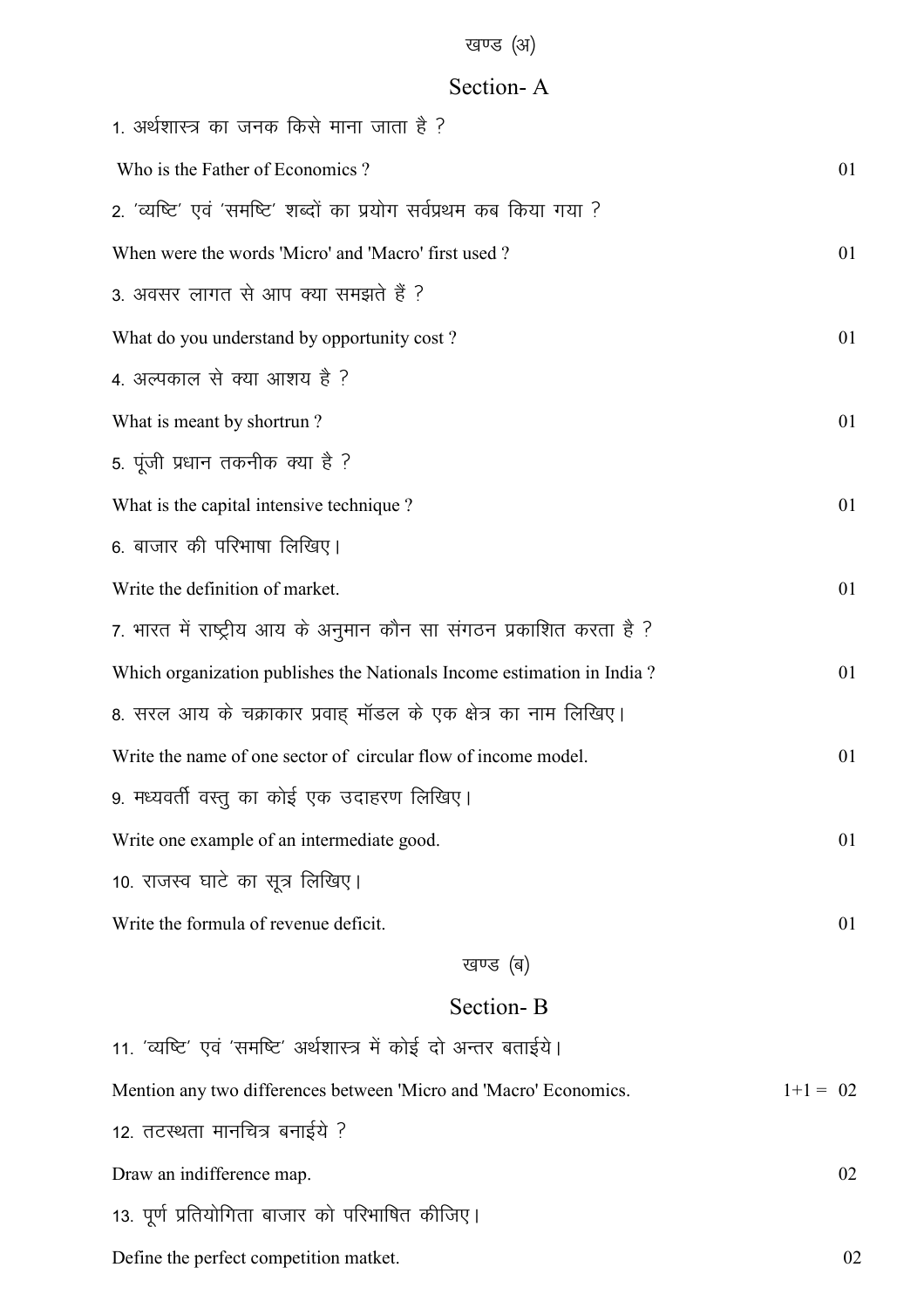|                                                                                           |                                                                                |                                                               |             | 14. बाजार कीमत पर सकल घरेलू उत्पाद (GDP MP) ज्ञात करने का सूत्र लिखिए।                  |                  |                                                                                                      |                 |  |
|-------------------------------------------------------------------------------------------|--------------------------------------------------------------------------------|---------------------------------------------------------------|-------------|-----------------------------------------------------------------------------------------|------------------|------------------------------------------------------------------------------------------------------|-----------------|--|
|                                                                                           |                                                                                |                                                               |             | Write the formula of Gross Domestic product at market price (GDP MP).                   |                  |                                                                                                      | 02              |  |
| 15. यदि बाजार कीमत पर शुद्ध राष्ट्रीय उत्पाद(NNPMP) 2000 करोड रूपये है, अप्रत्यक्ष कर(IT) |                                                                                |                                                               |             |                                                                                         |                  |                                                                                                      |                 |  |
|                                                                                           | 150 करोड रूपये तथो अनुदान(S) 50 करोड रूपये है, तो साधन लागत पर शुद्ध राष्ट्रीय |                                                               |             |                                                                                         |                  |                                                                                                      |                 |  |
|                                                                                           | उत्पाद(NNPFC) ज्ञात कीजिए।                                                     |                                                               |             |                                                                                         |                  |                                                                                                      |                 |  |
|                                                                                           |                                                                                |                                                               |             |                                                                                         |                  | If Net National Product at market price(NNPMP) is Rs. 2000 crore indirect tax (IT) Rs. 150 crore and |                 |  |
|                                                                                           |                                                                                |                                                               |             | subsidy(S) is Rs. 50 crore, calculate Net National Product at factor cost(NNPFC).       |                  |                                                                                                      | 02              |  |
|                                                                                           |                                                                                |                                                               |             | 16. यदि सीमान्त उपभोग प्रवृत्ति 0.80 है तो गुणक का मान ज्ञात कीजिए।                     |                  |                                                                                                      |                 |  |
|                                                                                           |                                                                                |                                                               |             | If the marginal propensity to consume (MPC) is 0.80, calculate the value of multiplier. |                  |                                                                                                      | 02              |  |
|                                                                                           |                                                                                | 17. अवमूल्यन और अधिमूल्यन में अंतर कीजिए।                     |             |                                                                                         |                  |                                                                                                      |                 |  |
|                                                                                           |                                                                                | Differenciate between devaluation and revaluation.            |             |                                                                                         |                  |                                                                                                      | 02              |  |
|                                                                                           |                                                                                | 18. निम्नलिखित का पूरा नाम लिखिए–                             |             |                                                                                         |                  |                                                                                                      |                 |  |
| $(i)$ BHIM                                                                                |                                                                                |                                                               | $(ii)$ USSD |                                                                                         |                  |                                                                                                      |                 |  |
|                                                                                           | Write the full form of the following-                                          |                                                               |             |                                                                                         |                  |                                                                                                      |                 |  |
| $(i)$ BHIM                                                                                |                                                                                |                                                               | (ii)USSD    |                                                                                         |                  |                                                                                                      | $1+1=02$        |  |
|                                                                                           |                                                                                |                                                               |             | खण्ड (स)                                                                                |                  |                                                                                                      |                 |  |
|                                                                                           |                                                                                |                                                               |             | Section-C                                                                               |                  |                                                                                                      |                 |  |
|                                                                                           |                                                                                |                                                               |             | 19. मांग वक्र के विवर्तन को रेखाचित्र की सहायता से स्पष्ट कीजिए।                        |                  |                                                                                                      |                 |  |
|                                                                                           |                                                                                | Explain the shifts of demand curve with the help of diagrams. |             |                                                                                         |                  |                                                                                                      | $2+2=04$        |  |
|                                                                                           | 20. दी गई सारणी से अज्ञात औसत स्थिर लागत, औसत परिवर्ती लागत, अल्पकालीन औसत     |                                                               |             |                                                                                         |                  |                                                                                                      |                 |  |
|                                                                                           |                                                                                |                                                               |             | लागत और  अल्पकालीन सीमान्त लागत मूल्यों की गणना कीजिए ।                                 |                  |                                                                                                      |                 |  |
| निर्गत                                                                                    | कुल स्थिर                                                                      | कुल                                                           | कुल लागत    | औसत                                                                                     | औसत              | अल्पकालीन                                                                                            | अल्पकालीन       |  |
| (इकाईया)                                                                                  | लागत                                                                           | परिवर्ती<br>लागत                                              |             | रिथर<br>लागत                                                                            | परिवर्ती<br>लागत | औसत<br>लागत                                                                                          | सीमान्त<br>लागत |  |
| $\boldsymbol{0}$                                                                          | $\boldsymbol{0}$                                                               | $\mathbf 0$                                                   | 20          |                                                                                         |                  |                                                                                                      |                 |  |

01 20 30 50 20 30 50  $\frac{1}{2}$ 02 20 45 65 \ 22-+50 \ 15 03 20 55 75 6.66  $\overline{\hspace{0.5cm}}$  6.66  $\overline{\hspace{0.5cm}}$  25 10

From the given table calculate the missing average fixed cost, average variable cost, short

term average cost and short term marginal cost.  $1+1+1+1 = 04$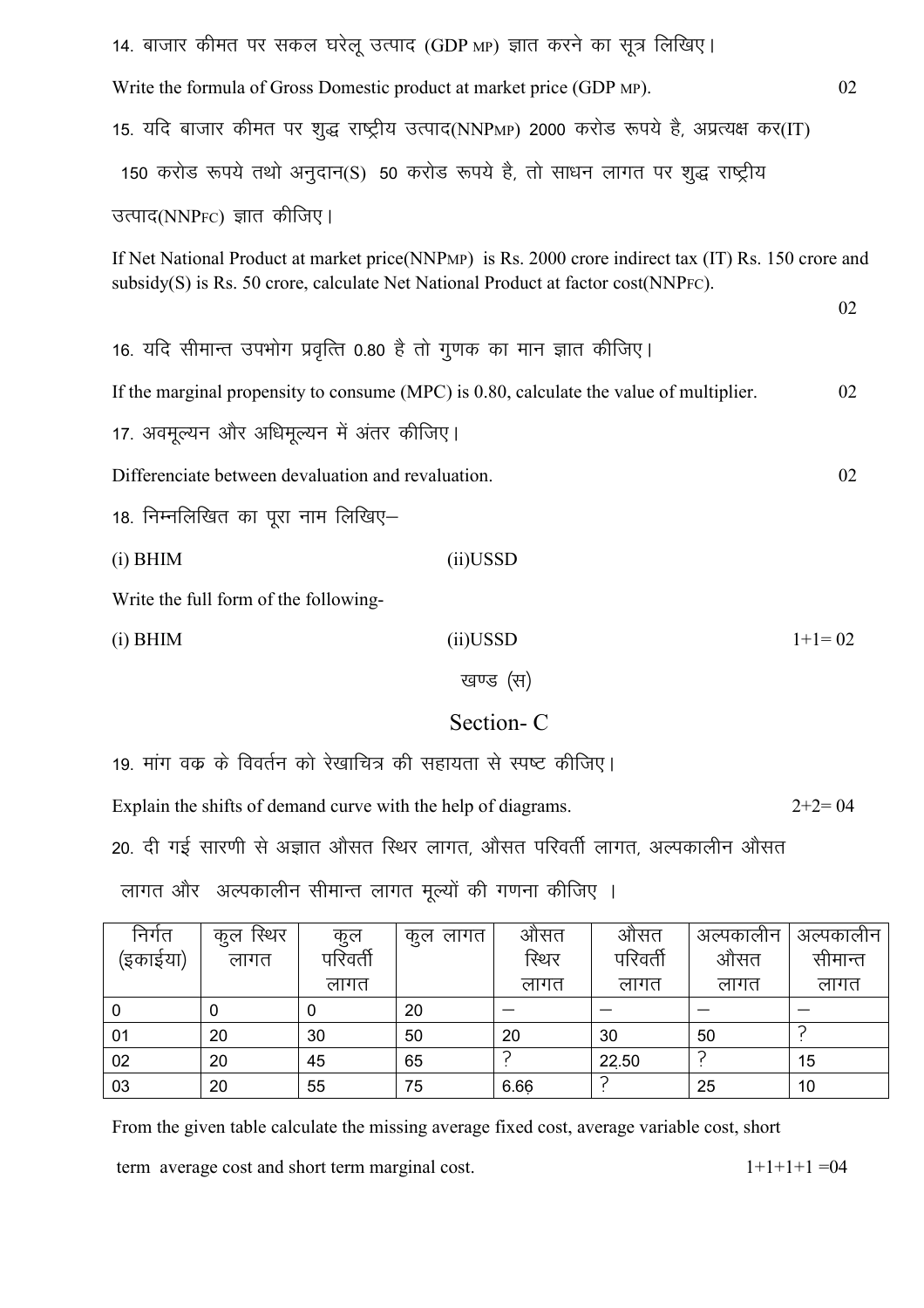| Ourput<br>(units)                                                                 | <b>TFC</b>                                                | <b>TVC</b>                                                                                | <b>TC</b> | <b>AFC</b>               | <b>AVC</b> | <b>SAC</b>               | <b>SMC</b>        |  |
|-----------------------------------------------------------------------------------|-----------------------------------------------------------|-------------------------------------------------------------------------------------------|-----------|--------------------------|------------|--------------------------|-------------------|--|
| $\mathbf 0$                                                                       | $\mathbf 0$                                               | $\mathbf 0$                                                                               | 20        | $\overline{\phantom{0}}$ |            | $\overline{\phantom{0}}$ |                   |  |
| 01                                                                                | 20                                                        | 30                                                                                        | 50        | 20                       | 30         | 50                       | $\mathcal{P}$     |  |
| 02                                                                                | 20                                                        | 45                                                                                        | 65        | ?                        | 22.50<br>? | ?                        | 15                |  |
| 03                                                                                | 10                                                        |                                                                                           |           |                          |            |                          |                   |  |
|                                                                                   | 21. विकुंचित मांग वक्र को रेखाचित्र की सहायता से समझाइये। |                                                                                           |           |                          |            |                          |                   |  |
| Explain the kinked demand curve with the help of a diagram.                       |                                                           |                                                                                           |           |                          |            |                          |                   |  |
| 22. आप एकाधिकार बाजार किसे कहेगें ? किन्हीं चार तत्वों का उल्लेख कीजिए।           |                                                           |                                                                                           |           |                          |            |                          |                   |  |
| Which market would be monopoly market according to you? Mention any four factors. |                                                           |                                                                                           |           |                          |            |                          | $1 \times 4 = 04$ |  |
|                                                                                   |                                                           | 23. निजी आय की परिभाषा और सूत्र लिखिए।                                                    |           |                          |            |                          |                   |  |
|                                                                                   |                                                           | Write the definition and foumula of private income.                                       |           |                          |            |                          | $2+2=04$          |  |
| 24. मुद्रा के कोई चार कार्य लिखिए।                                                |                                                           |                                                                                           |           |                          |            |                          |                   |  |
| Write any four functions of money.                                                |                                                           |                                                                                           |           |                          |            |                          | $1 \times 4 = 04$ |  |
|                                                                                   |                                                           | 25. अर्थव्यवस्था में यदि स्वायत्त निवेश 100 करोड रूपये है और दिया हुआ उपभोग फलन           |           |                          |            |                          |                   |  |
|                                                                                   |                                                           | $C = 80 + 0.75Y$ है तो आय का साम्य स्तर क्या होगा।                                        |           |                          |            |                          |                   |  |
|                                                                                   |                                                           | Find the income equilibrium level when given consumption function is $C = 80 + 0.75Y$     |           |                          |            |                          |                   |  |
|                                                                                   |                                                           | and autonomous investment is Rs. 100 crore in economy?                                    |           |                          |            |                          | 04                |  |
|                                                                                   |                                                           | 26. समग्र माँग से क्या आशय है ? समग्र माँग वक्र की व्युत्पत्ति रेखाचित्र से कीजिए।        |           |                          |            |                          |                   |  |
|                                                                                   |                                                           | What do you meant by aggregate demand ? Derive an aggregate demand curve by               |           |                          |            |                          |                   |  |
| diagram.                                                                          |                                                           |                                                                                           |           |                          |            |                          | $2+2=04$          |  |
|                                                                                   |                                                           | 27. आपके अनुसार अंतराष्ट्रीय व्यापार क्यो आवयश्यक है ? कोई चार कारण दीजिए।                |           |                          |            |                          |                   |  |
|                                                                                   |                                                           | Why ineternational trade is necessary according to you? give any four resons.             |           |                          |            |                          | $1 \times 4 = 04$ |  |
|                                                                                   |                                                           |                                                                                           |           | खण्ड (द)                 |            |                          |                   |  |
|                                                                                   | Section-D                                                 |                                                                                           |           |                          |            |                          |                   |  |
|                                                                                   |                                                           | 28. मांग की लोच को परिभाषित कीजिए। मांग की लोच मापने की ज्यामितीय विधि                    |           |                          |            |                          |                   |  |
|                                                                                   |                                                           | को रेखाचित्र की सहायता से समझाइये।                                                        |           |                          |            |                          |                   |  |
|                                                                                   |                                                           | Define the elasticity of demand. Explain the geometrical method to measure the elasticity |           |                          |            |                          |                   |  |

of demand with the help of a diagram.  $2+2+2=06$ 

#### अथवा $OR$

कुल उपयोगिता और सीमान्त उपयोगिता की परिभाषा दीजिए। कुल उपयोगिता और सीमान्त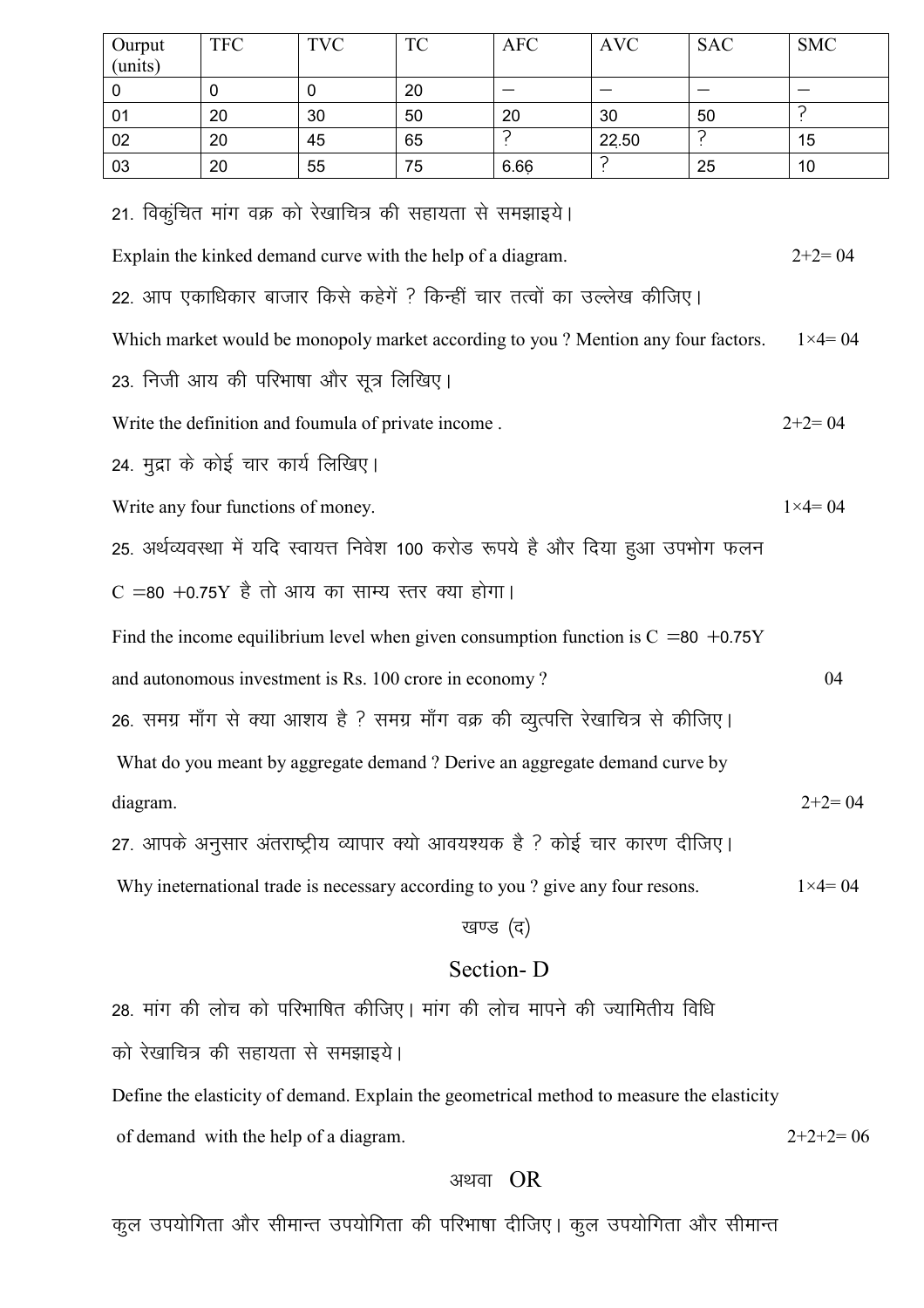| उपयोगिता के संबंध को रेखाचित्र की सहायता से स्पष्ट कीजिए।                                  |                   |
|--------------------------------------------------------------------------------------------|-------------------|
| Give definitions of total utility and marginal utility. Explain the releactionship between |                   |
| total utility and marginal utility with the help of a diagram.                             | $2+2+2=06$        |
| 29. बाजार पूर्ति की अवधारणा को एक काल्पनिक तालिका की सहायता से समझाइये।                    |                   |
| Explain the concept of market supply with the help of imaginary table.                     | $4+2=06$          |
| अथवा $OR$                                                                                  |                   |
| परिवर्तशील अनुपातों के नियम की रेखाचित्र की सहायता से व्याख्या कीजिए।                      |                   |
| Explain the law of variable proportion with the help of diagram.                           | $4+2=06$          |
| 30. व्यापारिक बैंक के किन्ही छः कार्यो का विस्तार से वर्णन कीजिए।                          |                   |
| Describe any six functions of commercial banks.                                            | $1 \times 6 = 06$ |
| अथवा $OR$                                                                                  |                   |
| केन्द्रीय बैंक द्वारा साख नियंत्रण के लिए अपनाये जाने वाले किन्ही छः उपायों की विवेचना     |                   |
| कीजिए।                                                                                     |                   |
| Discuss any Six methods of credit control used by a central bank.                          | $1 \times 6 = 06$ |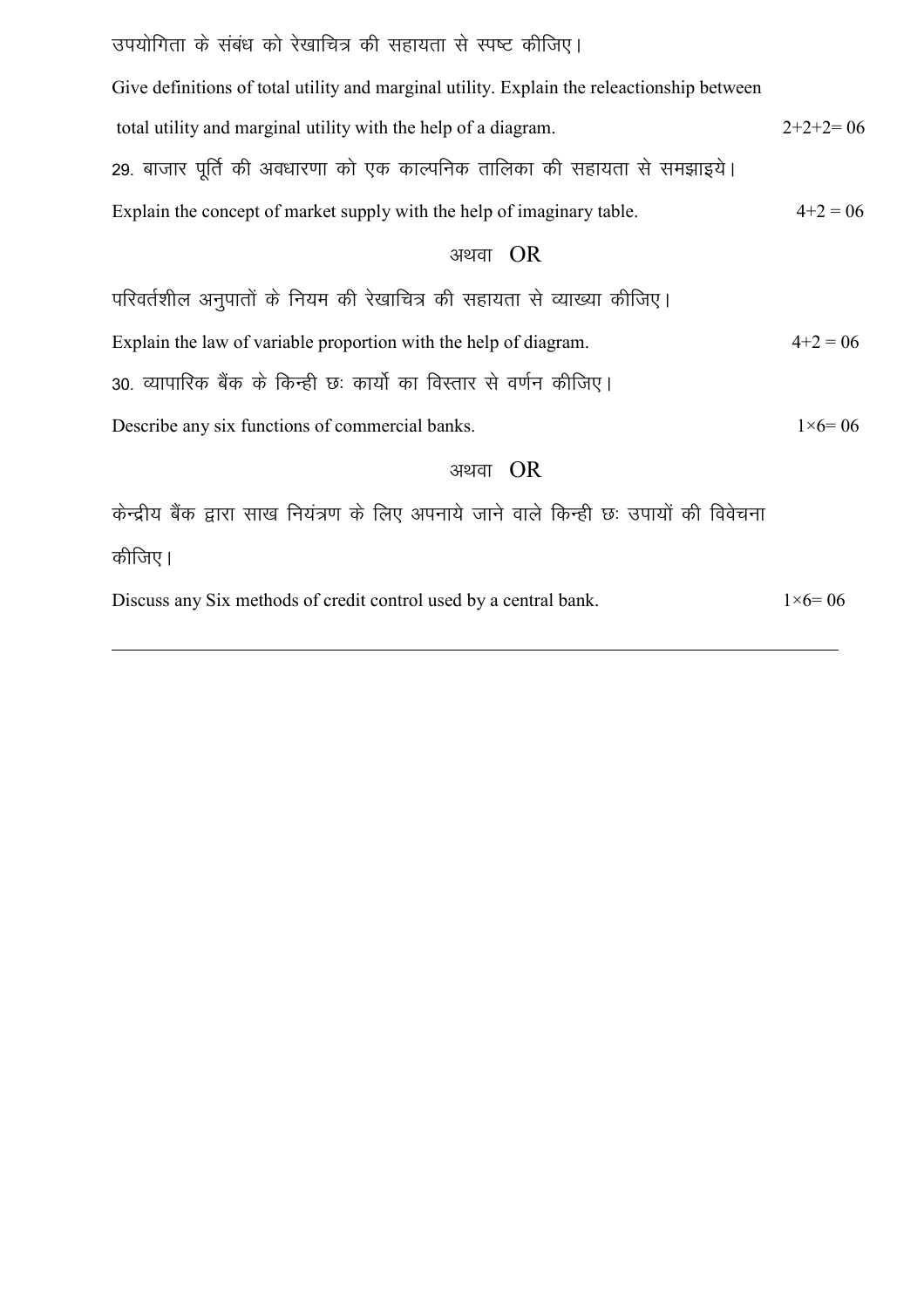# उत्तर तालिका – अर्थशास्त्र

| प्रश्न           | अपेक्षित उत्तर<br>खंडवार अंक                                                                |                     |                                    |    |  |              | पाठ्य पुस्तक   |
|------------------|---------------------------------------------------------------------------------------------|---------------------|------------------------------------|----|--|--------------|----------------|
| संख्या           |                                                                                             |                     |                                    |    |  |              | की संख्या      |
| $\mathbf{1}$     | एडम रिमथ                                                                                    |                     |                                    |    |  | $\mathbf{1}$ | $\mathbf{1}$   |
| 2                | सन् 1933                                                                                    |                     |                                    |    |  | $\mathbf{1}$ | $\overline{2}$ |
| $\mathbf{3}$     | एक वस्तु के उत्पादन की अवसर लागत उस वस्तु के उत्पादन के स्था <u>न प</u> र                   |                     |                                    |    |  | $\mathbf{1}$ | 6              |
|                  | अन्य वस्तु के उत्पादन की त्यागी गई मात्रा                                                   |                     |                                    |    |  |              |                |
| 4                | समय की अवधि जिसमें उत्पादन में वृद्धि केवल परिवर्तनशील साधन (श्रम) के                       |                     | $\mathbf{1}$                       | 44 |  |              |                |
|                  | द्वारा ही की जा सकती है।                                                                    | $\mathbf{1}$        | 48                                 |    |  |              |                |
| $\overline{5}$   | पूंजी का श्रम की तुलना में अधिक उपयोग करना।                                                 |                     |                                    |    |  |              |                |
| 6                | वह सर्म्पूण क्षेत्र जहाँ पर क्रेताओं एवं विक्रेताओं में स्वतंत्र प्रतिस्प्रर्द्धात्मक संबंध |                     |                                    |    |  |              | 66             |
|                  | हो।                                                                                         |                     |                                    |    |  |              |                |
| $\overline{7}$   | केन्द्रीय सांख्यिकीयसंगठन (CSO)                                                             |                     |                                    |    |  |              | 91             |
| 8                | परिवार क्षेत्र, व्यवसाय क्षेत्र (कोई एक)                                                    |                     |                                    |    |  |              | 86             |
|                  |                                                                                             |                     |                                    |    |  |              |                |
| $\boldsymbol{9}$ | पहनने हेतु तैयार कपड़ों के लिए रूई, धागा या अन्य कोई                                        |                     |                                    |    |  |              |                |
|                  | राजस्व घाटा = राजस्व प्राप्तियां – राजस्व व्यय                                              |                     |                                    |    |  |              |                |
| 10               |                                                                                             |                     |                                    |    |  |              | 141            |
|                  |                                                                                             |                     | खण्ड (ब)                           |    |  |              |                |
|                  |                                                                                             |                     |                                    |    |  |              |                |
| 11               | अंतर का आधार                                                                                | व्यष्टि अर्थशास्त्र | समष्टि अर्थशास्त्र                 |    |  | 2            | 3              |
|                  | अध्ययन की इकाई                                                                              | एक व्यक्तिगत इकाई   | एक देश की सम्पूर्ण<br>अर्थव्यवस्था | 1  |  |              |                |
|                  | 2   संतुलन का प्रकार                                                                        | आंशिक संतुलन        | सामान्य संतुलन                     | 1  |  |              |                |
|                  | या अन्य कोई दो                                                                              |                     |                                    |    |  |              |                |
| 12               | तटस्थता मानचित्र आलेख बनाना हैं।                                                            |                     |                                    |    |  | 2            | 16             |
|                  |                                                                                             |                     |                                    |    |  |              |                |
| 13               | बाजार का वह स्वरूप जिसमें क्रेताओं व विक्रेताओं की अत्यधिक सँख्या                           |                     |                                    |    |  | 2            | 69             |
|                  | होने के कारण वस्तू विशेष की कीमत को कोई भी फर्म प्रभावित नहीं कर<br>सकती है।                |                     |                                    |    |  |              |                |
| 14               | $GDPmp = C+H+G+(x-M)$                                                                       |                     |                                    |    |  | 2            | 69             |
|                  |                                                                                             |                     |                                    |    |  |              |                |
|                  | GDPmp - बाजार कीमत पर सकल घरेलू उत्पाद<br>$C = \overline{3}$ पभोग व्यय                      |                     |                                    |    |  |              |                |
|                  | $I = \hat{a}$ नियोग व्यय                                                                    |                     |                                    |    |  |              |                |
|                  | $G = \pi$ रकारी व्यय                                                                        |                     |                                    |    |  |              |                |
|                  |                                                                                             |                     |                                    |    |  |              |                |
|                  | X-M = शुद्व निर्यात                                                                         |                     |                                    |    |  |              |                |
| 15               | $NNPFC == NNPmp - 9T + S$                                                                   |                     |                                    |    |  | 2            | 93             |
|                  | $= 2000 - 150 + 50$                                                                         |                     |                                    |    |  |              |                |
|                  | $= 2050 - 150$                                                                              |                     |                                    |    |  |              |                |
|                  | = 1900 करोड रू.                                                                             |                     |                                    |    |  |              |                |
| 16               | गुणक का मान K=5                                                                             |                     |                                    |    |  | 2            | 129            |
| 17               | अवमूल्यन किसी देश की सरकार द्वारा अपनी मुद्रा को विदेशी मुद्रा के                           |                     |                                    |    |  | 2            | 147            |
|                  | सापेक्ष में मूल्य हास करने की प्रक्रिया है जबकि अधिमूल्यन में देश की                        |                     |                                    |    |  |              |                |
|                  | मुद्रा का मूल्य विदेशी मुद्रा के सापेक्ष में बढा दिया जाता हैं।                             |                     |                                    |    |  |              |                |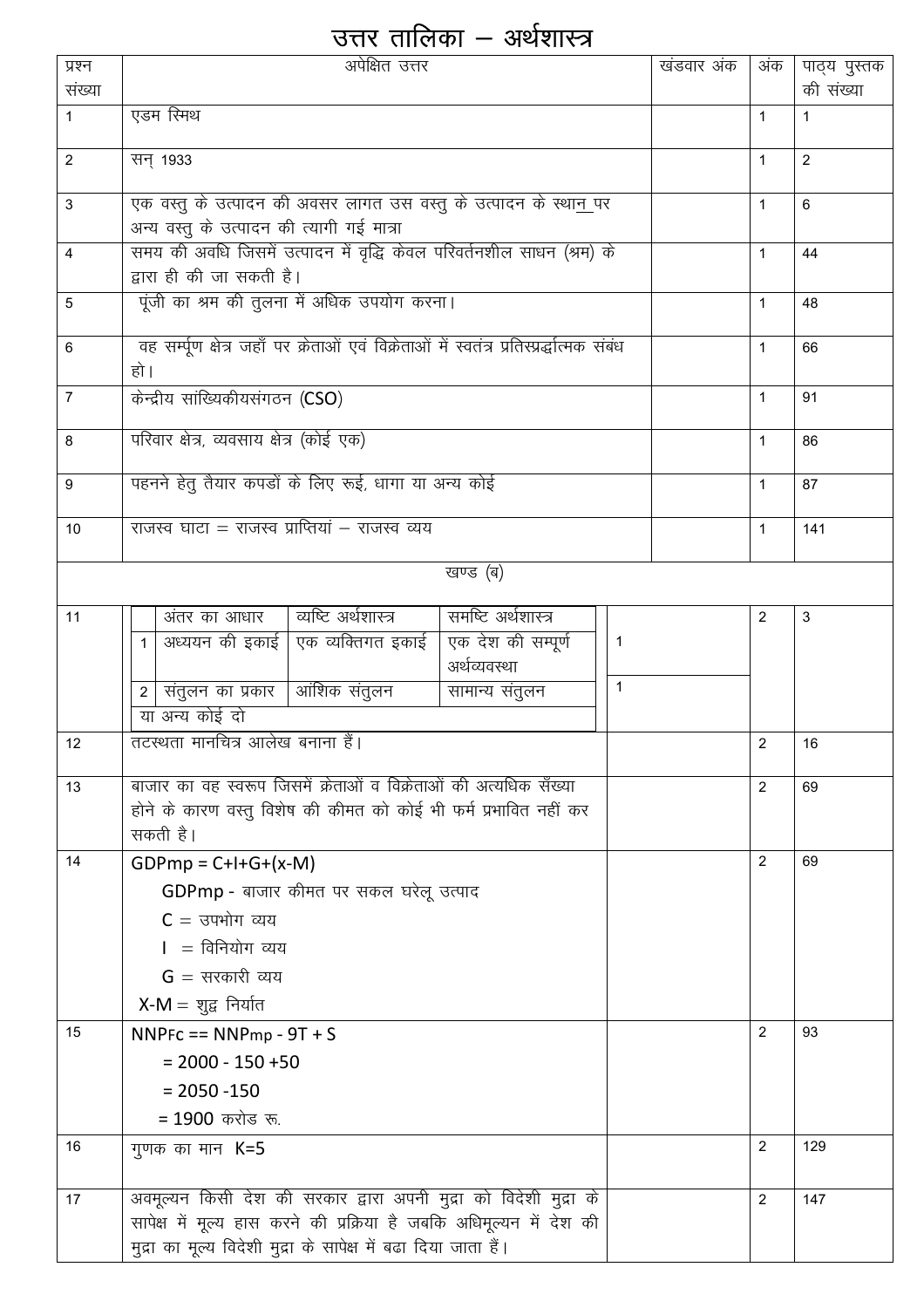## उत्तर तालिका – अर्थशास्त्र

| 18 | <b>BHIM = Bharat Interface for Money</b>                                                                                                                                                                                                                                                                                          | $1 + 1$                                       | $\overline{2}$ | 150         |
|----|-----------------------------------------------------------------------------------------------------------------------------------------------------------------------------------------------------------------------------------------------------------------------------------------------------------------------------------|-----------------------------------------------|----------------|-------------|
|    | USSD = Unstructured Supplementary service Data                                                                                                                                                                                                                                                                                    |                                               |                |             |
|    | खण्ड (स)                                                                                                                                                                                                                                                                                                                          |                                               |                |             |
|    | का दाहिनी ओर आगे की तरफ<br>खिसकना                                                                                                                                                                                                                                                                                                 |                                               |                |             |
| 19 | मांग वक्र<br>$1_{-}$<br>रेखाचित्र 3.6 एवं व्याख्या                                                                                                                                                                                                                                                                                | 2<br>$^{+}$                                   |                | 25          |
|    | 2. मांग वक्र का बाएं अथवा नीचे की ओर खिसकना                                                                                                                                                                                                                                                                                       | $\overline{2}$                                | 4              | 26          |
|    | रेखाचित्र 3.7 एवं व्याख्या                                                                                                                                                                                                                                                                                                        |                                               |                |             |
| 20 | AFC = 10, AVC = 18.33 SAC = 32.5, SMC = 30 की गणना                                                                                                                                                                                                                                                                                | $1+1+1+1$                                     | 4              | 54          |
|    |                                                                                                                                                                                                                                                                                                                                   |                                               |                |             |
| 21 | रेखाचित्र 12.3 एवं व्याख्या                                                                                                                                                                                                                                                                                                       | $2 + 2$                                       | 4              | 76          |
| 22 | 1. एक विक्रेता, एक उत्पादक                                                                                                                                                                                                                                                                                                        |                                               |                |             |
|    | 2. निकट स्थानापन्न वस्तु नहीं                                                                                                                                                                                                                                                                                                     |                                               |                |             |
|    | 3. मांग की प्रतिलोच बहुत कम                                                                                                                                                                                                                                                                                                       |                                               |                |             |
|    | 4. फर्म स्वयं उद्योग                                                                                                                                                                                                                                                                                                              |                                               |                |             |
|    | या चार अन्य कोई तत्व                                                                                                                                                                                                                                                                                                              | 1X <sub>4</sub>                               | 4              | 72          |
| 23 | निजी आय में सभी निजी क्षेत्र द्वारा उत्पादित आय अथवा अन्य किन्हीं                                                                                                                                                                                                                                                                 | $\overline{2}$                                |                |             |
|    | स्त्रोतों से प्राप्त आय एवं निगमों द्वारा रखी गई आय सम्मिलित।                                                                                                                                                                                                                                                                     | $^{+}$                                        |                |             |
|    | $PI = NNPfc+TP+IPD-CSS-PPU$                                                                                                                                                                                                                                                                                                       | 2                                             | 4              | 93          |
| 24 | मुद्रा के कार्य                                                                                                                                                                                                                                                                                                                   |                                               |                |             |
|    | 1. विनिमय का माध्यम                                                                                                                                                                                                                                                                                                               |                                               |                |             |
|    | 2. मूल्य का मापक                                                                                                                                                                                                                                                                                                                  |                                               |                |             |
|    | 3. भावी भुगतानों का आधार                                                                                                                                                                                                                                                                                                          |                                               |                |             |
|    | 4. मूल्य संचय का साधन या अन्य कोई चार कार्य                                                                                                                                                                                                                                                                                       | 1X <sub>4</sub>                               | 4              | 104         |
| 25 | $Y=C+Ia$<br>${C=80+0.75Y}$ {la =100}                                                                                                                                                                                                                                                                                              |                                               |                |             |
|    | $Y = 80 + 0.75Y + 100$                                                                                                                                                                                                                                                                                                            |                                               |                |             |
|    | $Y-0.75Y = 80+100$                                                                                                                                                                                                                                                                                                                |                                               |                |             |
|    | $Y(1-0.75) = 180$                                                                                                                                                                                                                                                                                                                 |                                               |                |             |
|    | $0.25Y = 180$                                                                                                                                                                                                                                                                                                                     |                                               |                |             |
|    | $Y = 180 \times 4 = 720$ करोड                                                                                                                                                                                                                                                                                                     |                                               |                |             |
|    | 0.25                                                                                                                                                                                                                                                                                                                              |                                               | 4              | 129         |
| 26 | अन्य बातों के समान रहने पर विभिन्न कीमत स्तर पर जो उपभोक्ताओं,                                                                                                                                                                                                                                                                    | 2                                             |                |             |
|    | विनियोंग-कर्त्ताओं, सरकार और विदेशियों द्वारा वस्तुएँ और सेवाएँ खरीदी                                                                                                                                                                                                                                                             | $\ddot{}$                                     |                |             |
|    | जाती है उसे समग्र मांग कहते है।                                                                                                                                                                                                                                                                                                   | $\overline{2}$                                | 4              | 134         |
|    | रेखाचित्र 22.2 का निरूपण                                                                                                                                                                                                                                                                                                          |                                               |                |             |
| 27 | अन्तराष्ट्रीय व्यापार की आवश्यकता चार कारणों की व्याख्या                                                                                                                                                                                                                                                                          | 1X4                                           | $\overline{4}$ | 144         |
|    | खण्ड (द)                                                                                                                                                                                                                                                                                                                          |                                               |                |             |
|    |                                                                                                                                                                                                                                                                                                                                   |                                               |                |             |
| 28 | कीमत में परिवर्तन होने पर मांग की मात्रा में कितना परिवर्तन होता है                                                                                                                                                                                                                                                               | $\overline{2}$                                |                |             |
|    |                                                                                                                                                                                                                                                                                                                                   |                                               |                |             |
|    |                                                                                                                                                                                                                                                                                                                                   |                                               |                |             |
|    |                                                                                                                                                                                                                                                                                                                                   |                                               |                |             |
|    |                                                                                                                                                                                                                                                                                                                                   |                                               |                |             |
|    |                                                                                                                                                                                                                                                                                                                                   |                                               |                |             |
|    |                                                                                                                                                                                                                                                                                                                                   | $2 + 2$                                       |                |             |
|    | अर्थात मांग की कीमत के प्रति संवेदनशीलता।<br>ज्यामितीय विधि रेखाचित्र एवं अपेक्षित व्याख्या<br>अथवा<br>वस्तु की विभिन्न इकाइयों के उपभोग से कुल संतुष्टि → कुल उपयोगिता<br>सीमांत उपयोगिता— वस्तु की एक इकाई का उपभोग बढाने से कुल<br>उपयोगिता में आने वाला परिवर्तन।<br>रेखाचित्र 2.1 का निरूपण, कुल व सीमांत उपयोगिता में संबंध | $^{+}$<br>$2 + 2$<br>$\overline{2}$<br>$^{+}$ | 6<br>6         | 32<br>12,13 |